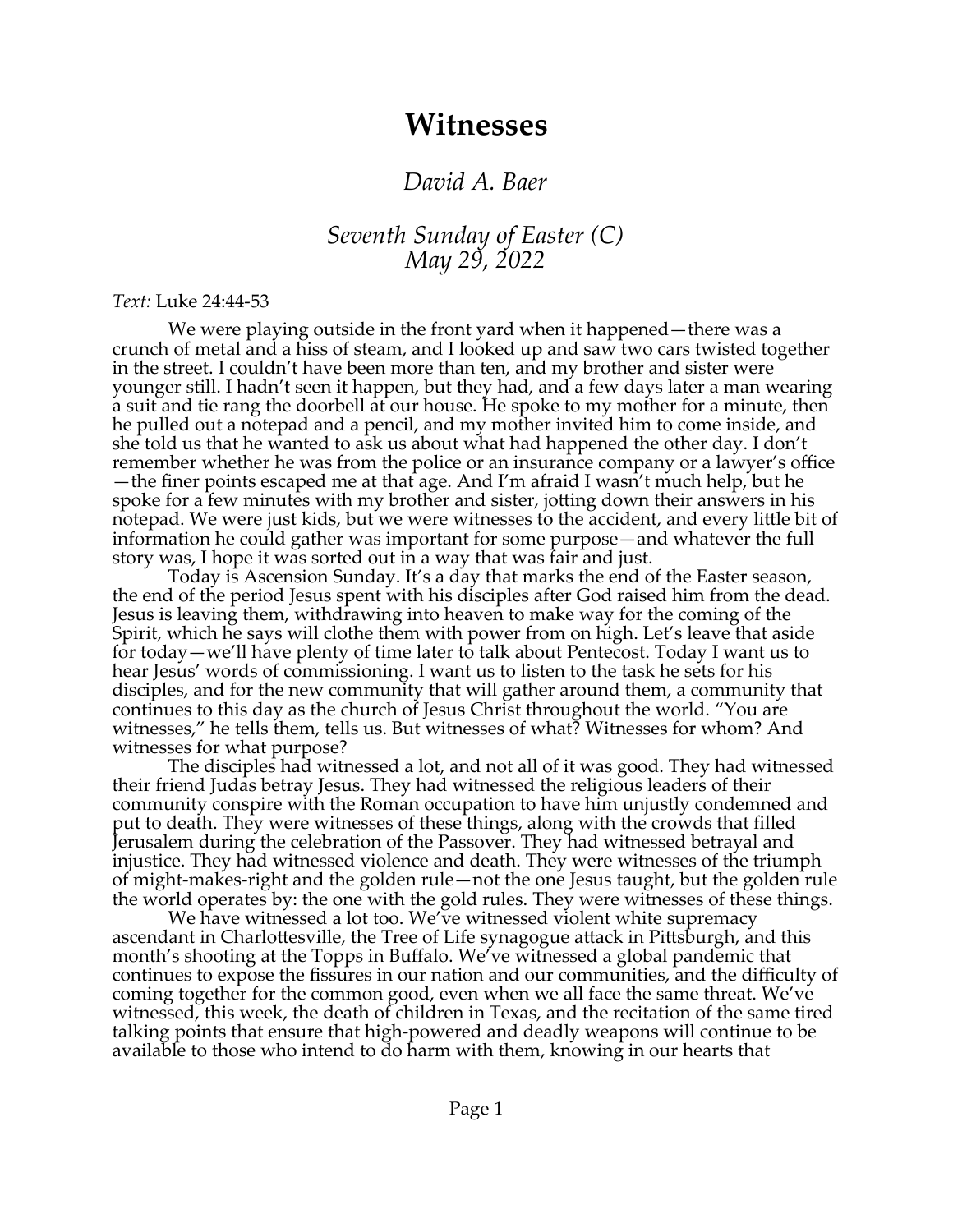without the will to change this, such crimes will happen again and again. We are witnesses of these things, and any number of tragedies that are particular to each one of us—illness, loss, regret.

And the risen Jesus, gathered with his disciples in Jerusalem, doesn't take away any of what they have witnessed. He doesn't wipe away the heartache they carry. What he does instead is to situate that heartache in a bigger story, the story of the scriptures. And so the betrayal and injustice and violence Jesus suffered, seen in this larger story, become something different. With their minds opened to understand the scriptures in a new way, the disciples see that the Messiah is recognized by his suffering—that it's on the cross, stripped of all power and helpless, that he takes his throne. And not only this, but the suffering of the Messiah, Jesus says, has opened the way to forgiveness of sins and reconciliation between God and human beings, not only for the chosen people, but for all nations. The disciples were witnesses of betrayal and injustice and violence, but in the presence of the risen Jesus and with a new understanding of God's story, they are witnesses of something bigger and truer and more beautiful.

What are we witnesses to? The heartache and grief of this week, for sure. But that's not all.

We are witnesses with the disciples to the suffering Messiah, the crucified and risen King, whose power is most manifest among the poor and the sick and the griefstricken. Members of this church have seen miracles of feeding unfold when we've shared tables with families being housed by the Family Promise Shelter. We've seen our labor multiply to build houses in Paterson. We've heard testimony in this very sanctuary from friends who have experienced Jesus' healing presence as they've wrestled with mental illness, family conflict, and loss. We've known grace upon grace. We are witnesses to these things. And so Jesus commissions us too to tell the story, to tell the whole story.

What does it look like to be a witness?

For Jesus' disciples, it means, first of all, to wait. To wait. Sometimes that's hard. We're part of a culture that prizes activity and productivity, that stigmatizes idleness and silence and contemplation. But the disciples' waiting has a purpose. They are not yet equipped for their task. Jesus says that God promises to clothe them with power from on high. So they are waiting for that promise to be fulfilled, to receive the power that will allow them to carry out their mission of being Jesus' witnesses.

But why does Jesus make them wait? Why not send the Spirit now? Why not send them out into the mission field now? Time's a wasting, as they say! There are people who need to hear the good news, who need to be healed, who need to be forgiven. Why do the disciples have to wait?

Jesus' own life was punctuated with these moments of waiting on God. Jesus would withdraw to a quiet place to pray. After his baptism, he spent forty days in the wilderness. And when the crowds pressed in on him, he took the disciples on a prayer retreat. Jesus himself, full as he was of God's power from the very start, took time to wait on God.

Why do the disciples have to wait? Because Jesus is trying to instill in them a habit of trust. He is trying to show them that God is faithful, that God keeps promises, that God can be depended on, can be looked to for gifts to meet their calling.

What does it look like to be a witness? It means trusting that God will equip us to meet the moment we face.

What power from on high do you need to be clothed with today?

I confess this week that I am angry, I am heartsick, I am weary. I have offered prayers in this sanctuary now after dozens of eruptions of gun violence. The first one I